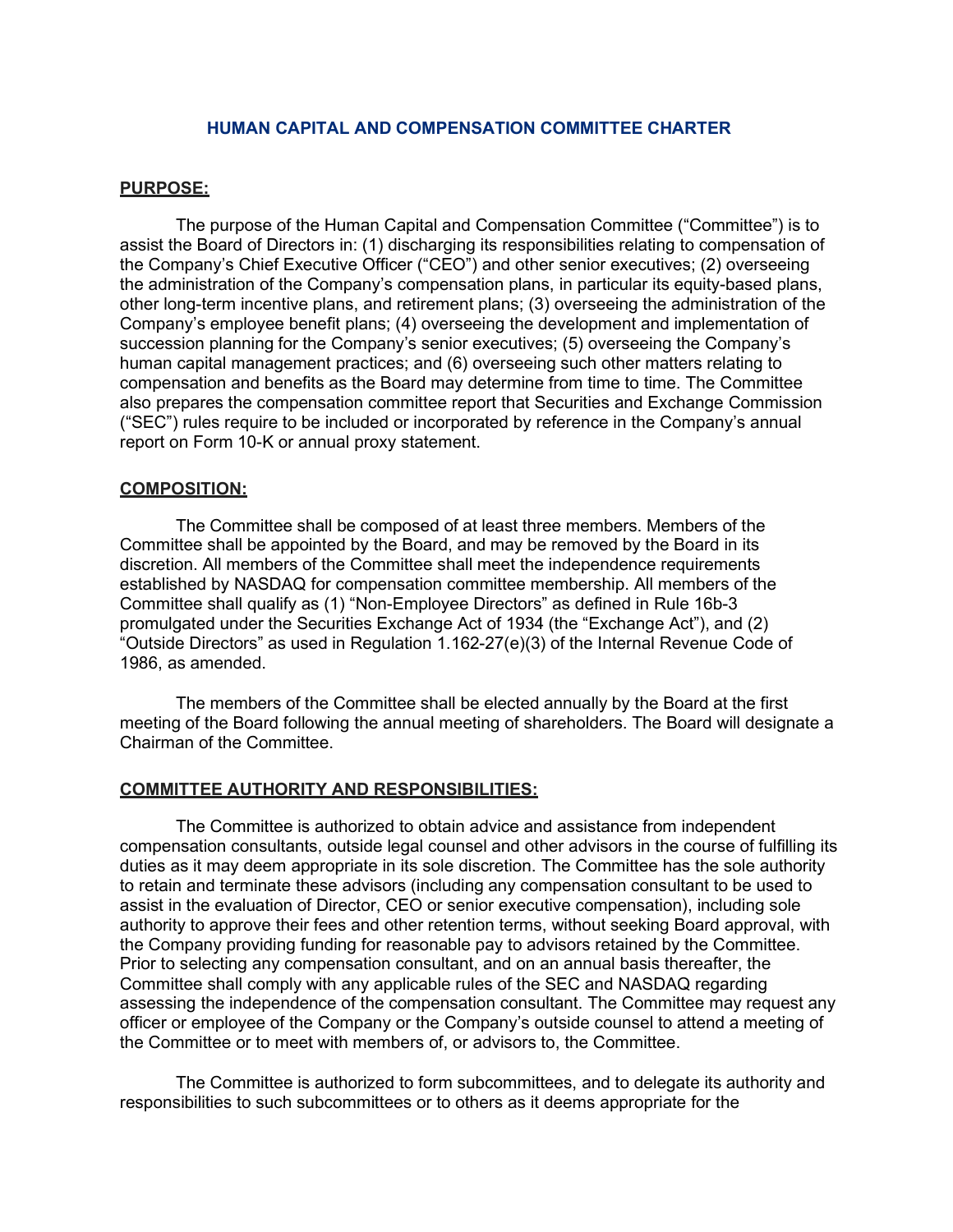administration of the Company's incentive plans, equity-based plans, deferred compensation plans, 401(k) and other retirement plans. The Committee will periodically review such delegations.

In carrying out its purposes, the Committee shall have the following duties, responsibilities and authority (in addition to any others that the Board may from time to time delegate to the Committee):

# Executive Compensation:

- 1. At least annually, based on (a) the review and approval of the corporate and personal goals and objectives of the CEO and (b) the evaluation of the CEO's performance in light of those goals and objectives by all of the independent Directors on the Board, the Committee shall set the CEO's compensation, including salary, target bonus, bonus payouts, equity-based or other long- term compensation, and any other special or supplemental benefits, subject to ratification by a majority of the independent Directors on the Board and provided the CEO will not be present during voting or deliberations on his or her compensation.
- 2. At least annually, (a) review and approve the compensation structure for other senior executives of the Company designated by the CEO and/or the Committee, and (b) based on the recommendation of the CEO, set the individual compensation, including salary, target bonus, bonus payouts, equity-based or other long-term incentive compensation, and any other special or supplemental benefits, for each person (other than the CEO) designated by the Board as an "executive officer" (as defined in Rule 3b-7 under the Exchange Act) of the Company.
- 3. Review and approve any employment agreements, consulting arrangements, severance or supplemental retirement arrangements and/or change-in-control agreements or provisions covering any current or former executive officer of the Company; provided, that all such agreements and arrangements for the benefit of the CEO shall be subject to ratification by a majority of the independent Directors on the Board.

# Compensation/Employee Benefit Plans:

- 4. Review and approve, or make recommendations to the Board with respect to, any compensation, equity-based or other long-term incentive plans applicable to the Directors, officers and other key employees to be adopted by the Company or submitted to shareholders for approval.
- 5. Oversee the administration of the Company's equity-based and other long-term incentive plans. The Committee has full authority to grant awards under such plans, interpret and construe any provisions of such plans, and adopt rules and regulations for administering such plans. Except as set forth below, the Committee's actions with respect to the foregoing will be final, conclusive and binding on all persons who have an interest in the plans.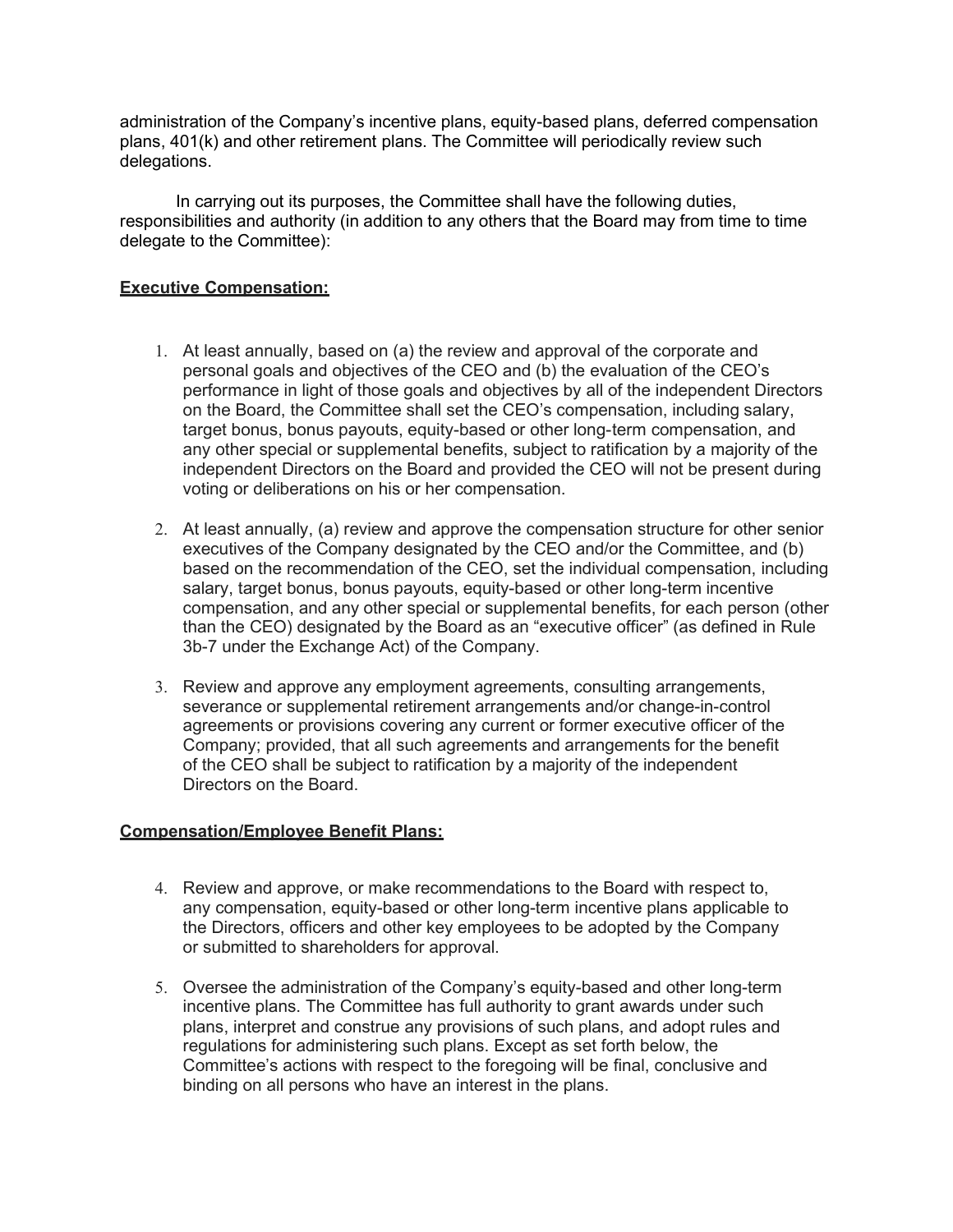Any award granted to the CEO under the Company's equity-based and other long-term incentive plans shall be subject to ratification by a majority of the independent Directors on the Board, in which event the date of grant of any such award shall be the date of such ratification.

The Committee may delegate to the CEO, or any other senior executive, the Committee's authority and duties to with respect to the granting of awards under the Company's equity-based plans to the extent permitted by and subject to any limitations set forth in the applicable equity-based plan.

6. Exercise any fiduciary, administrative or other function assigned to the Committee under any of the Company's health, benefit or welfare plans, including its 401(k) retirement plan. The Committee may delegate the administration of these plans to a management committee consisting of Company officers designated by the Committee, to the Company's corporate benefits and finance departments and to outside service providers as appropriate.

# **Other Duties:**

- 7. In conjunction with the CEO, review the executive organization of the Company and oversee the succession planning process, including development of personnel to fill executive officer positions and implementation of succession planning for executive officer positions. Succession plans shall be reviewed by the full Board, with the Committee's input.
- 8. At least annually review the Company's strategies, initiatives and programs with respect to human capital management, including the Company's culture, talent recruitment, development, and retention, employee engagement, workplace safety, and diversity, equity and inclusion. The Committee periodically receives and reviews reports on workforce metrics and trends such as attrition rates and talent attraction, employee relations, workplace environment and safety and the policies and practices intended to promote diversity, equity and inclusion. The Committee periodically reviews and discusses with management the Company's human capital management activities, including disclosure of these activities in public filings and reports, including the human capital management disclosure in the Form 10-K.
- 9. At least annually review the compensation and benefits for non-employee Directors and make recommendations of any changes to the Board.
- 10. Review and discuss with management the "compensation discussion and analysis" disclosure prepared in accordance with SEC rules for inclusion in the proxy statement relating to the Company's annual meeting of shareholders (and incorporation by reference in the Company's annual report on Form 10-K).
- 11. Review and approve the compensation committee report prepared in accordance with SEC rules for inclusion in the Company's annual proxy statement for the meeting of shareholders (and incorporation by reference in the